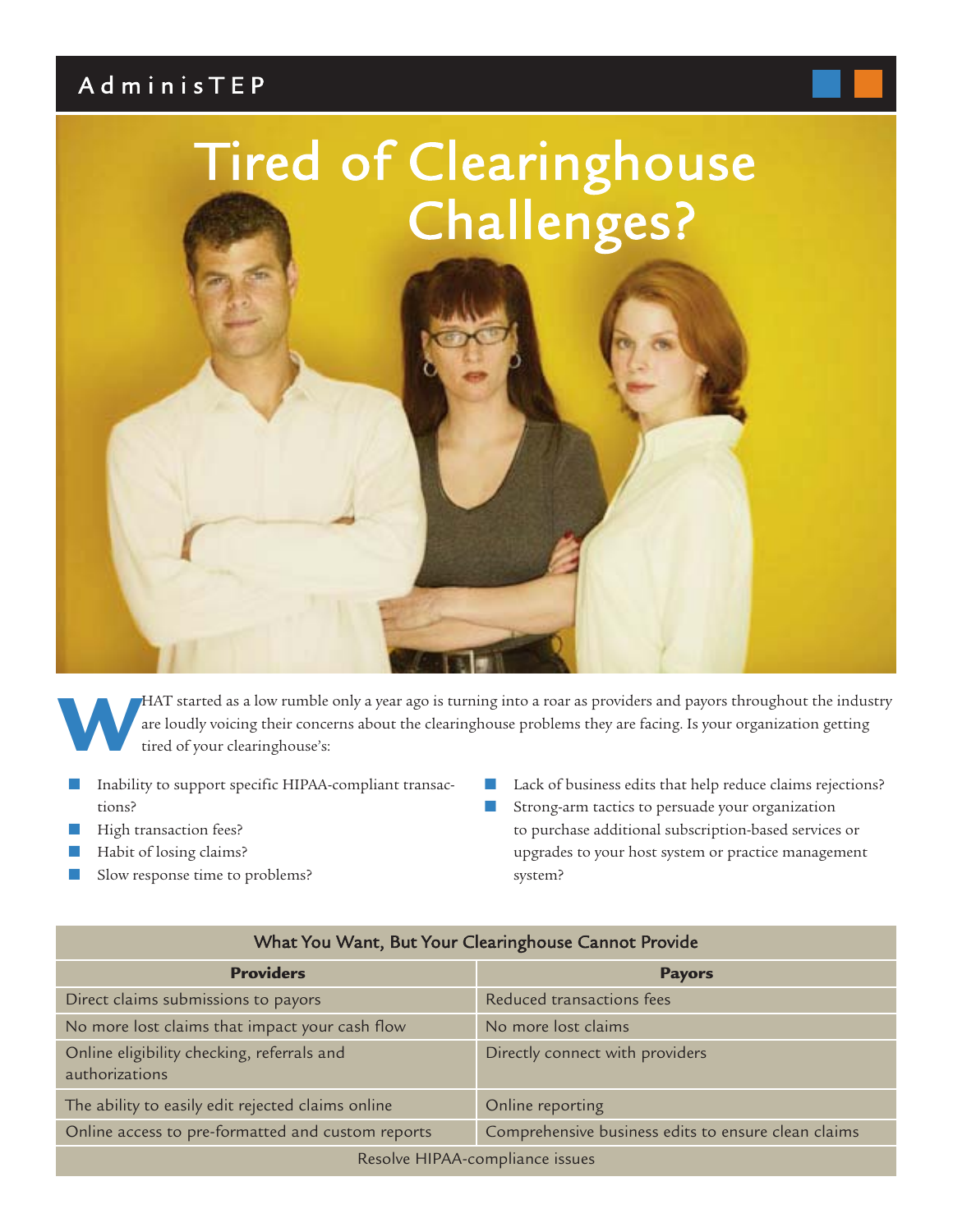## AdminisTEP



Legacy Consulting Services offers solutions and services to directly address your organization's pain points. Legacy's AdminisTEP clearinghouse and electronic data interchange (EDI) transaction exchange portal is designed to resolve HIPAA-compliance issues, extend the functionality of payor host systems, and enable providers and payors to directly connect with each other to exchange transactions. Most importantly, the AdminisTEP solution is usually offered free to providers. And for payors, AdminisTEP costs are only a small fraction of the costs incurred when replacing or upgrading host systems. Find out more details about AdminisTEP by visiting www.administep.com.

## Why Don't Other Clearinghouses Offer This Functionality?



That's a good question. The answer may be "because they don't have to." Several of the industry's largest clearinghouses already have substantial customer bases that are locked into contracts, and these clearinghouses have enormous information technology (IT) infrastructures that are difficult to modify and re-deploy. Despite customer complaints, the average customer is merely a small percentage of the revenue that these publicly traded companies generate year after year.

Legacy is different. Legacy was founded as a customer-focused healthcare technology firm, building its agile IT infrastructure from the ground up to address customer needs. What the big clearinghouses say they can't do, Legacy is already doing. Consider the following published news brief:

"There is no single HIPAA. There are as many flavors of HIPAA as there are payors today. Virtually every payer has adopted a different interpretation, [and] they've published more than 400 unique 'companion guides' for providers. It's virtually impossible for the small group practice to submit HIPAA-compliant claims directly." — Robert Holstein, CEO of WebMD, quoted in the May 2004 issue of Healthcare Informatics magazine. Source: May 2004 Healthcare Informatics

Direct claims submissions virtually impossible for small practices? Not so. Legacy's AdminisTEP enables providers — of any size — to directly submit their transactions directly to payors. And, AdminisTEP offers an unparalleled set of transaction management tools for providers to confirm that claims were received, estimate remittance, and even notify providers of rejected claims within a matter of hours so claims can be edited and resubmitted faster.

. . . If a provider's claims management system can follow payer companion guides to the letter, then they'll be able to directly submit transactions to payors, acknowledges Stephen Cohan, executive vice president of WebMD Corp., Elmwood Park, N.J.,